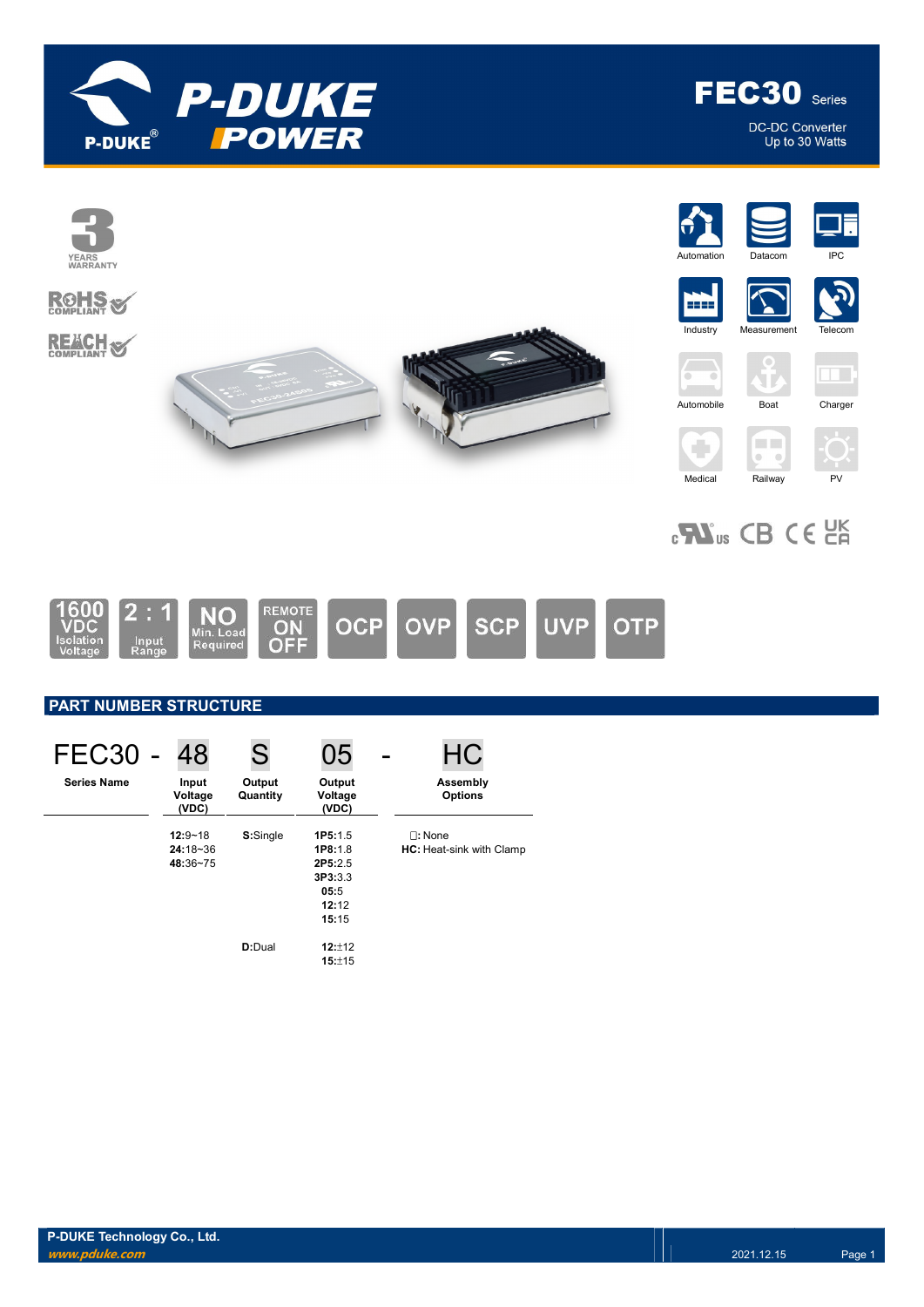



| Model<br><b>Number</b> | <b>Input Range</b> | <b>Output Current</b><br><b>Input Current</b><br><b>Output Voltage</b><br>Efficiency<br>@Full Load<br>@ No Load |                |     | <b>Maximum</b><br><b>Capacitor Load</b> |       |
|------------------------|--------------------|-----------------------------------------------------------------------------------------------------------------|----------------|-----|-----------------------------------------|-------|
|                        | <b>VDC</b>         | <b>VDC</b>                                                                                                      | A              | mA  | $\%$                                    | μF.   |
| FEC30-12S1P5           | $9 - 18$           | 1.5                                                                                                             | 6              | 100 | 78                                      | 85800 |
| FEC30-12S1P8           | $9 - 18$           | 1.8                                                                                                             | 6              | 100 | 81                                      | 65000 |
| FEC30-12S2P5           | $9 - 18$           | 2.5                                                                                                             | 6              | 110 | 83                                      | 33000 |
| FEC30-12S3P3           | $9 - 18$           | 3.3                                                                                                             | $\,6\,$        | 115 | 85                                      | 19500 |
| FEC30-12S05            | $9 - 18$           | 5                                                                                                               | 6              | 95  | 87                                      | 10200 |
| FEC30-12S12            | $9 - 18$           | 12                                                                                                              | 2.5            | 35  | 88                                      | 3240  |
| FEC30-12S15            | $9 - 18$           | 15                                                                                                              | $\overline{2}$ | 45  | 88                                      | 1100  |
| FEC30-12D12            | $9 - 18$           | ±12                                                                                                             | $\pm 1.25$     | 60  | 87                                      | ±1020 |
| FEC30-12D15            | $9 - 18$           | ±15                                                                                                             | ±1             | 40  | 87                                      | ±675  |
| FEC30-24S1P5           | $18 - 36$          | 1.5                                                                                                             | 6              | 50  | 80                                      | 85800 |
| FEC30-24S1P8           | $18 - 36$          | 1.8                                                                                                             | 6              | 35  | 82                                      | 65000 |
| FEC30-24S2P5           | $18 - 36$          | 2.5                                                                                                             | 6              | 45  | 84                                      | 33000 |
| FEC30-24S3P3           | $18 - 36$          | 3.3                                                                                                             | 6              | 50  | 86                                      | 19500 |
| FEC30-24S05            | $18 - 36$          | $\sqrt{5}$                                                                                                      | 6              | 50  | 88                                      | 10200 |
| FEC30-24S12            | $18 - 36$          | 12                                                                                                              | 2.5            | 30  | 89                                      | 3300  |
| FEC30-24S15            | $18 - 36$          | 15                                                                                                              | $\overline{2}$ | 30  | 89                                      | 1100  |
| FEC30-24D12            | $18 - 36$          | ±12                                                                                                             | ±1.25          | 30  | 88                                      | ±1020 |
| FEC30-24D15            | $18 - 36$          | ±15                                                                                                             | ±1             | 30  | 88                                      | ±675  |
| FEC30-48S1P5           | $36 \sim 75$       | 1.5                                                                                                             | 6              | 20  | 81                                      | 85800 |
| FEC30-48S1P8           | $36 \sim 75$       | 1.8                                                                                                             | $\,6\,$        | 20  | 83                                      | 65000 |
| FEC30-48S2P5           | $36 \sim 75$       | 2.5                                                                                                             | 6              | 25  | 85                                      | 33000 |
| FEC30-48S3P3           | $36 \sim 75$       | 3.3                                                                                                             | $\,6\,$        | 30  | 87                                      | 19500 |
| FEC30-48S05            | $36 \sim 75$       | 5                                                                                                               | 6              | 35  | 89                                      | 10200 |
| FEC30-48S12            | $36 - 75$          | 12                                                                                                              | 2.5            | 25  | 90                                      | 3300  |
| FEC30-48S15            | $36 \sim 75$       | 15                                                                                                              | 2              | 25  | 90                                      | 1100  |
| FEC30-48D12            | $36 \sim 75$       | ±12                                                                                                             | ±1.25          | 20  | 88                                      | ±1020 |
| FEC30-48D15            | $36 \sim 75$       | ±15                                                                                                             | ±1             | 20  | 88                                      | ±675  |

## TECHNICAL SPECIFICATION All specifications are typical at nominal input, full load and 25℃ unless otherwise noted

| <b>INPUT SPECIFICATIONS</b>   |                         |                           |           |        |      |                           |             |
|-------------------------------|-------------------------|---------------------------|-----------|--------|------|---------------------------|-------------|
| <b>Parameter</b>              |                         | <b>Conditions</b>         |           | Min.   | Typ. | Max.                      | <b>Unit</b> |
| Operating input voltage range |                         | 12Vin(nom)                |           | 9      | 12   | 18                        |             |
|                               |                         | 24Vin(nom)                |           | 18     | 24   | 36                        | <b>VDC</b>  |
|                               |                         | 48Vin(nom)                |           | 36     | 48   | 75                        |             |
| Start-up voltage              |                         | 12Vin(nom)                |           |        |      | 9                         |             |
|                               |                         | 24Vin(nom)                |           |        |      | 17.8                      | <b>VDC</b>  |
|                               |                         | 48Vin(nom)                |           |        |      | 36                        |             |
| Shutdown voltage              |                         | 12Vin(nom)                |           | 7      | 8    | 8.8                       |             |
|                               |                         | 24Vin(nom)                |           | 15     | 16   | 17.5                      | <b>VDC</b>  |
|                               |                         | 48Vin(nom)                |           | 32.5   | 34.5 | 35.5                      |             |
| Start up time                 | Constant resistive load | Power up                  |           |        | 25   |                           | ms          |
|                               |                         | Remote ON/OFF             |           |        | 25   |                           |             |
| Input surge voltage           | 100 ms, max.            | 12Vin(nom)                |           |        |      | 36                        |             |
|                               |                         | 24Vin(nom)                |           |        |      | 50                        | <b>VDC</b>  |
|                               |                         | 48Vin(nom)                |           |        |      | 100                       |             |
| Input filter                  |                         |                           |           |        |      | L-C type                  |             |
| Remote ON/OFF                 | Referred to -Vin pin    | Positive logic            | DC-DC ON  |        |      | Open or $3 \sim 12$ VDC   |             |
|                               |                         |                           | DC-DC OFF |        |      | Short or $0 \sim 1.2$ VDC |             |
|                               |                         | Input current of Ctrl pin |           | $-0.5$ |      | $+0.5$                    | mA          |
|                               |                         | Remote off input current  |           |        | 2.5  |                           | mA          |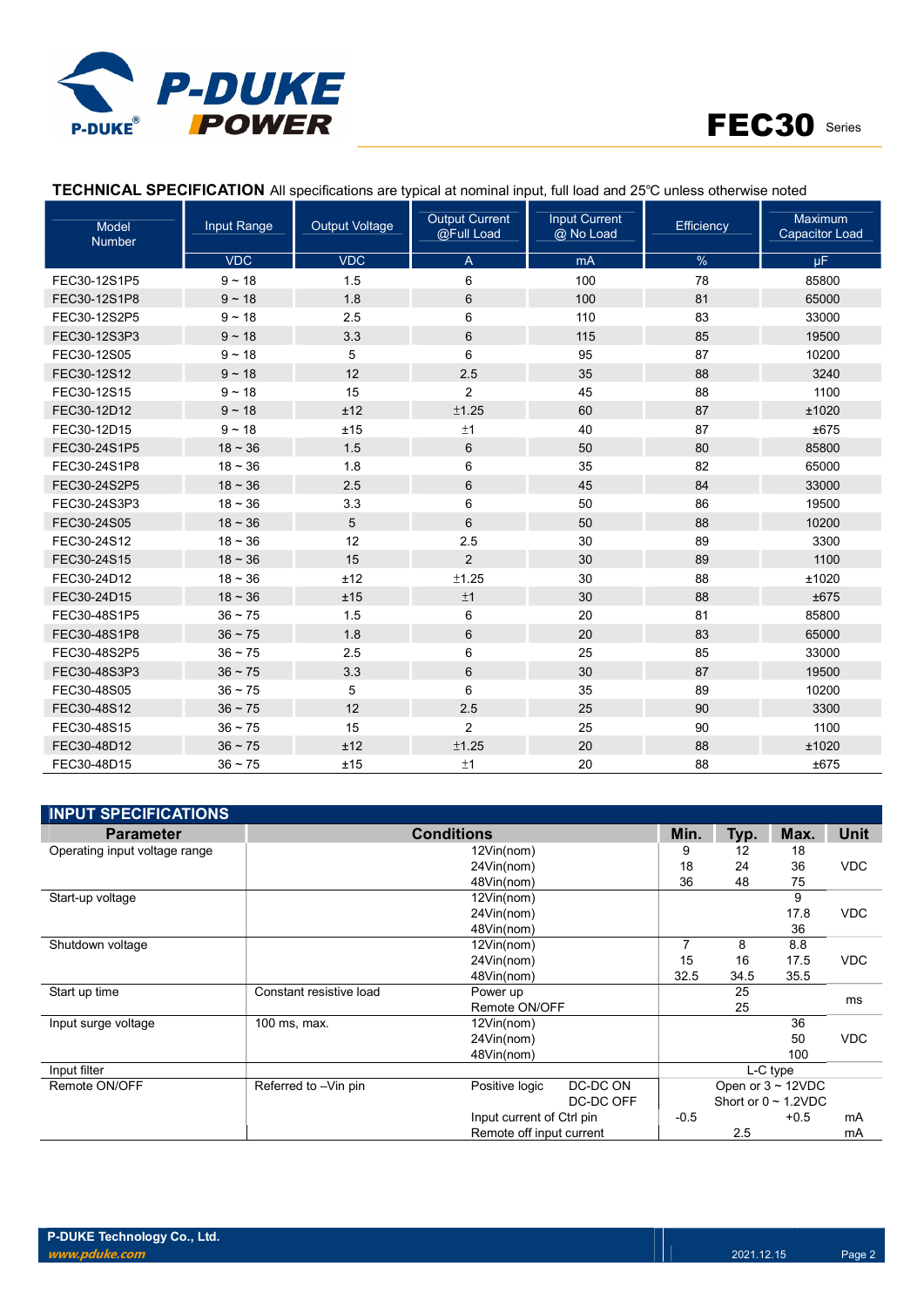

| <b>OUTPUT SPECIFICATIONS</b>     |                                    |                   |                |         |      |                                 |             |
|----------------------------------|------------------------------------|-------------------|----------------|---------|------|---------------------------------|-------------|
| <b>Parameter</b>                 |                                    | <b>Conditions</b> |                | Min.    | Typ. | Max.                            | <b>Unit</b> |
| Voltage accuracy                 |                                    |                   |                | $-1.0$  |      | $+1.0$                          | %           |
| Line regulation                  | Low Line to High Line at Full Load | Single            |                | $-0.2$  |      | $+0.2$                          | $\%$        |
|                                  |                                    | Dual              |                | $-0.5$  |      | $+0.5$                          |             |
| Load regulation                  | No Load to Full Load               | Single            |                | $-0.5$  |      | $+0.5$                          | $\%$        |
|                                  |                                    | Dual              |                | $-1.0$  |      | $+1.0$                          |             |
| Cross regulation                 | Asymmetrical load 25%/100% FL      | Dual              |                | $-5.0$  |      | $+5.0$                          | $\%$        |
| Voltage adjustability            |                                    |                   |                | $-10$   |      | $+10$                           | $\%$        |
| Ripple and noise                 | Measured by 20MHz bandwidth        | Single            | <b>Others</b>  |         | 50   |                                 |             |
|                                  | With a 0.1µF/50V MLCC              |                   | 12Vout, 15Vout |         | 75   |                                 | mVp-p       |
|                                  |                                    | Dual              | All            |         | 100  |                                 |             |
| Temperature coefficient          |                                    |                   |                | $-0.02$ |      | $+0.02$                         | $\%$ /°C    |
| Transient response recovery time | 25% load step change               |                   |                |         | 300  |                                 | μs          |
| Over voltage protection          | Zener diode clamp                  | 1.5Vout           |                |         | 3.9  |                                 |             |
|                                  |                                    | 1.8Vout           |                |         | 3.9  |                                 |             |
|                                  |                                    | 2.5Vout           |                |         | 3.9  |                                 |             |
|                                  |                                    | 3.3Vout           |                |         | 3.9  |                                 | <b>VDC</b>  |
|                                  |                                    | 5Vout             |                |         | 6.2  |                                 |             |
|                                  |                                    | 12Vout            |                |         | 15   |                                 |             |
|                                  |                                    | 15Vout            |                |         | 18   |                                 |             |
| Over load protection             | % of lout rated                    |                   |                |         |      | 150                             | $\%$        |
| Short circuit protection         |                                    |                   |                |         |      | Continuous, automatics recovery |             |

| <b>GENERAL SPECIFICATIONS</b> |                          |                                          |              |      |                      |                    |
|-------------------------------|--------------------------|------------------------------------------|--------------|------|----------------------|--------------------|
| <b>Parameter</b>              |                          | Min.                                     | Typ.         | Max. | <b>Unit</b>          |                    |
| Isolation voltage             | 1 minute                 | Input to Output<br>Input(Output) to Case | 1600<br>1600 |      |                      | <b>VDC</b>         |
| Isolation resistance          | 500VDC                   |                                          |              |      |                      | $G\Omega$          |
| Isolation capacitance         |                          |                                          |              |      | 1000                 | pF                 |
| Switching frequency           |                          |                                          | 270          | 300  | 330                  | kHz                |
| Safety approvals              | IEC/ EN/ UL 62368-1      |                                          |              |      | UL:E193009           |                    |
|                               |                          |                                          |              |      | CB: UL(Demko)        |                    |
| Case material                 |                          |                                          |              |      | Nickel-coated copper |                    |
| Base material                 |                          |                                          |              |      |                      | FR4 PCB            |
| Potting material              |                          |                                          |              |      | Epoxy (UL94 V-0)     |                    |
| Weight                        |                          |                                          |              |      |                      | 48g (1.69oz)       |
| <b>MTBF</b>                   | MIL-HDBK-217F, Full load |                                          |              |      |                      | 1.283 x $10^6$ hrs |

| <b>ENVIRONMENTAL SPECIFICATIONS</b> |                   |       |      |        |              |
|-------------------------------------|-------------------|-------|------|--------|--------------|
| <b>Parameter</b>                    | <b>Conditions</b> | Min.  | Typ. | Max.   | <b>Unit</b>  |
| Operating ambient temperature       | With derating     | -40   |      | $+100$ | °C           |
| Maximum case temperature            |                   |       |      | 100    | °C           |
| Over temperature protection         |                   |       | 115  |        | °C           |
| Storage temperature range           |                   | $-55$ |      | $+125$ | °C           |
| Thermal impedance                   | Without heat-sink |       | 10   |        | °C/W         |
|                                     | With heat-sink    |       | 8.24 |        |              |
| Thermal shock                       |                   |       |      |        | MIL-STD-810F |
| Vibration                           |                   |       |      |        | MIL-STD-810F |
| Relative humidity                   |                   |       |      |        | 5% to 95% RH |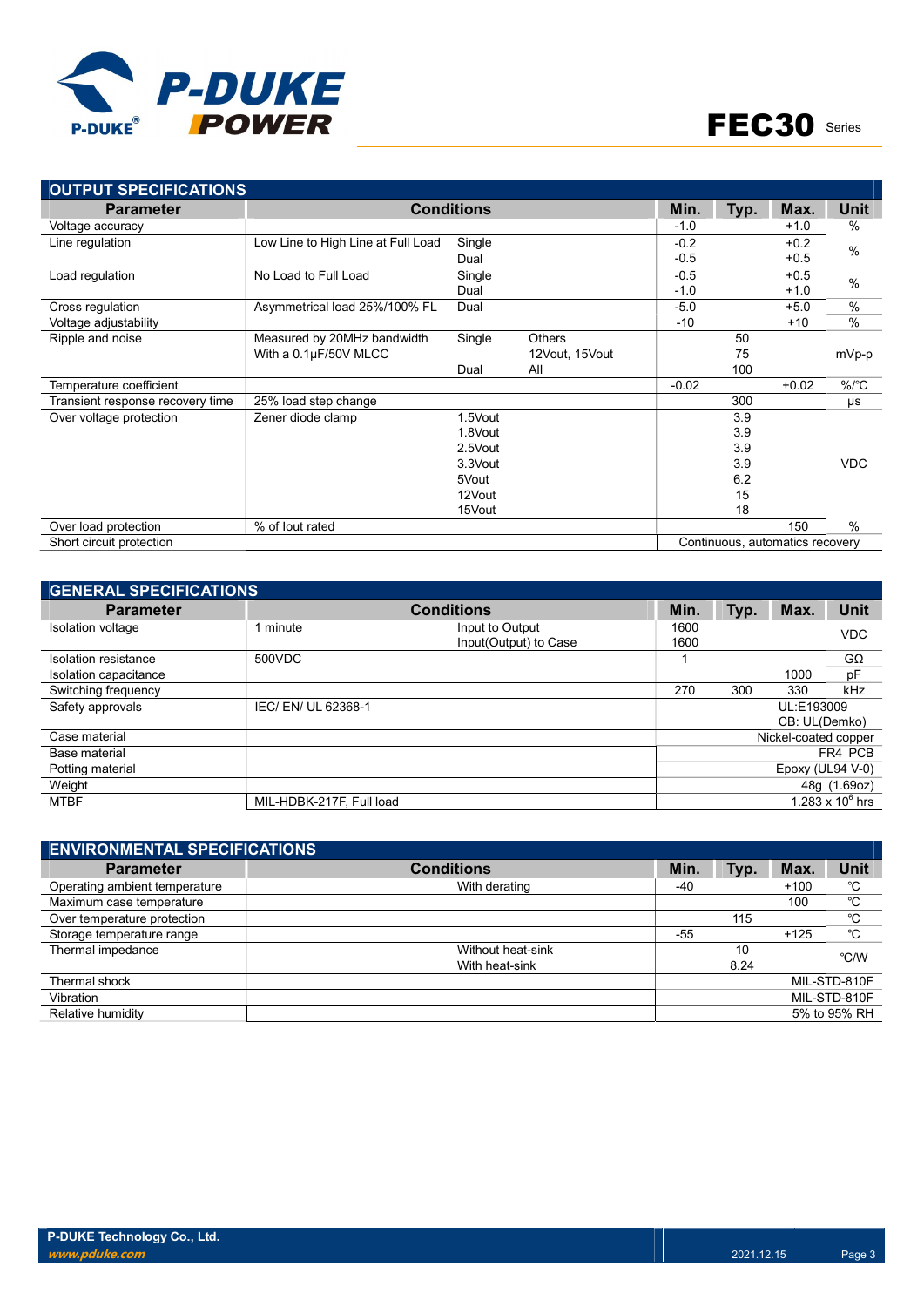

| <b>EMC SPECIFICATIONS</b>      |             |                                                                                     |                  |
|--------------------------------|-------------|-------------------------------------------------------------------------------------|------------------|
| <b>Parameter</b>               |             | <b>Conditions</b>                                                                   | Level            |
| EMI                            | EN55032     | With external components                                                            | Class A. Class B |
| <b>EMS</b>                     | EN55024     |                                                                                     |                  |
| <b>ESD</b>                     | EN61000-4-2 | Air ± 8kV and Contact ± 6kV                                                         | Perf. Criteria B |
| Radiated immunity              | EN61000-4-3 | 10 V/m                                                                              | Perf. Criteria A |
| <b>Fast transient</b>          | EN61000-4-4 | $±$ 2Kv                                                                             | Perf. Criteria B |
|                                |             | With an external input filter capacitor<br>(Nippon chemi-con KY series, 220uF/100V) |                  |
| Surge                          | EN61000-4-5 | $±$ 1kV                                                                             | Perf. Criteria B |
|                                |             | With an external input filter capacitor<br>(Nippon chemi-con KY series, 220µF/100V) |                  |
| Conducted immunity             | EN61000-4-6 | $10 \,$ Vr.m.s                                                                      | Perf. Criteria A |
| Power frequency magnetic field | EN61000-4-8 | 100A/m continuous; 1000A/m 1 second                                                 | Perf. Criteria A |

CAUTION: This power module is not internally fused. An input line fuse must always be used.

## CHARACTERISTIC CURVE







FEC30-48S05 Derating Curve FEC30-48S05 Derating Curve With Heat-sink



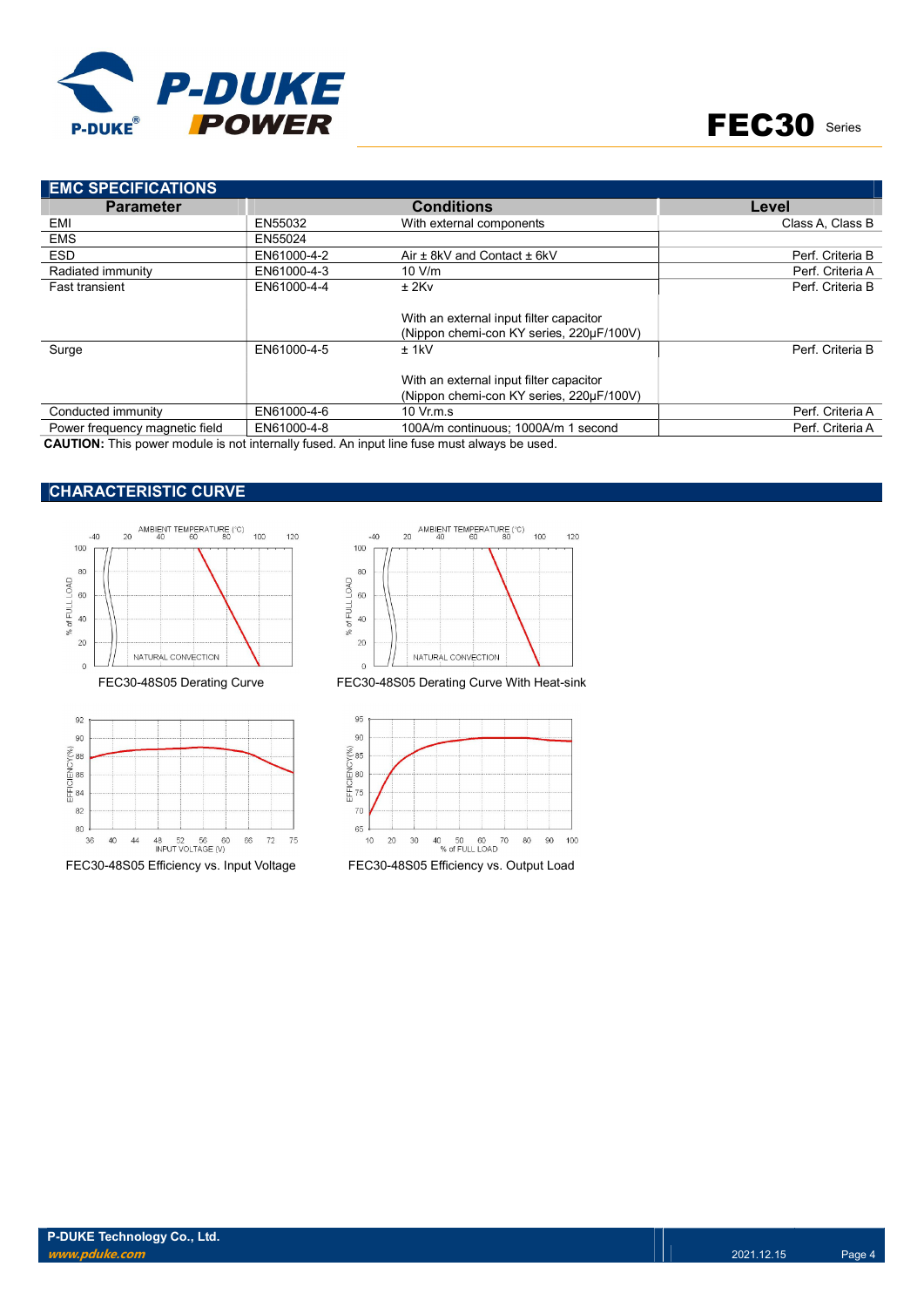



## FUSE CONSIDERATION

This power module is not internally fused.

An input line fuse must always be used.

This encapsulated power module can be used in a wide variety of applications, ranging from simple stand-alone operation to an integrated part of sophisticated power architecture.

To maximum flexibility, internal fusing is not included; however, to achieve maximum safety and system protection, always use an input line fuse. The input line fuse suggest as below:

| Model           | <b>Fuse Rating</b><br>Ά | Fuse Type |
|-----------------|-------------------------|-----------|
| <b>FEC30-12</b> | 6.3                     | Slow-Blow |
| FEC30-24        | 3.15                    | Slow-Blow |
| FEC30-48        | 1.6                     | Slow-Blow |

The table based on the information provided in this data sheet on inrush energy and maximum DC input current at low Vin.

#### MECHANICAL DRAWING



#### PIN CONNECTION

| <b>PIN</b> | <b>SINGLE</b> | <b>DUAL</b> |
|------------|---------------|-------------|
|            | $+V$ in       | $+V$ in     |
| າ          | -Vin          | -Vin        |
|            | Ctrl          | Ctrl        |
| 5          | No pin        | $+$ Vout    |
| հ          | +Vout         | Common      |
|            | -Vout         | -Vout       |
| Ω          | Trim          | Trim        |

1. All dimensions in inch [mm] 2. Tolerance :x.xx±0.02 [x.x±0.5] x.xxx±0.01 [x.xx±0.25] 3. Pin dimension tolerance ±0.004[0.10]

BOTTOM VIEW

### **HEAT-SINK OPTIONS**

#### -HC (Heat-sink with clamps)



\* All dimensions in inch [mm]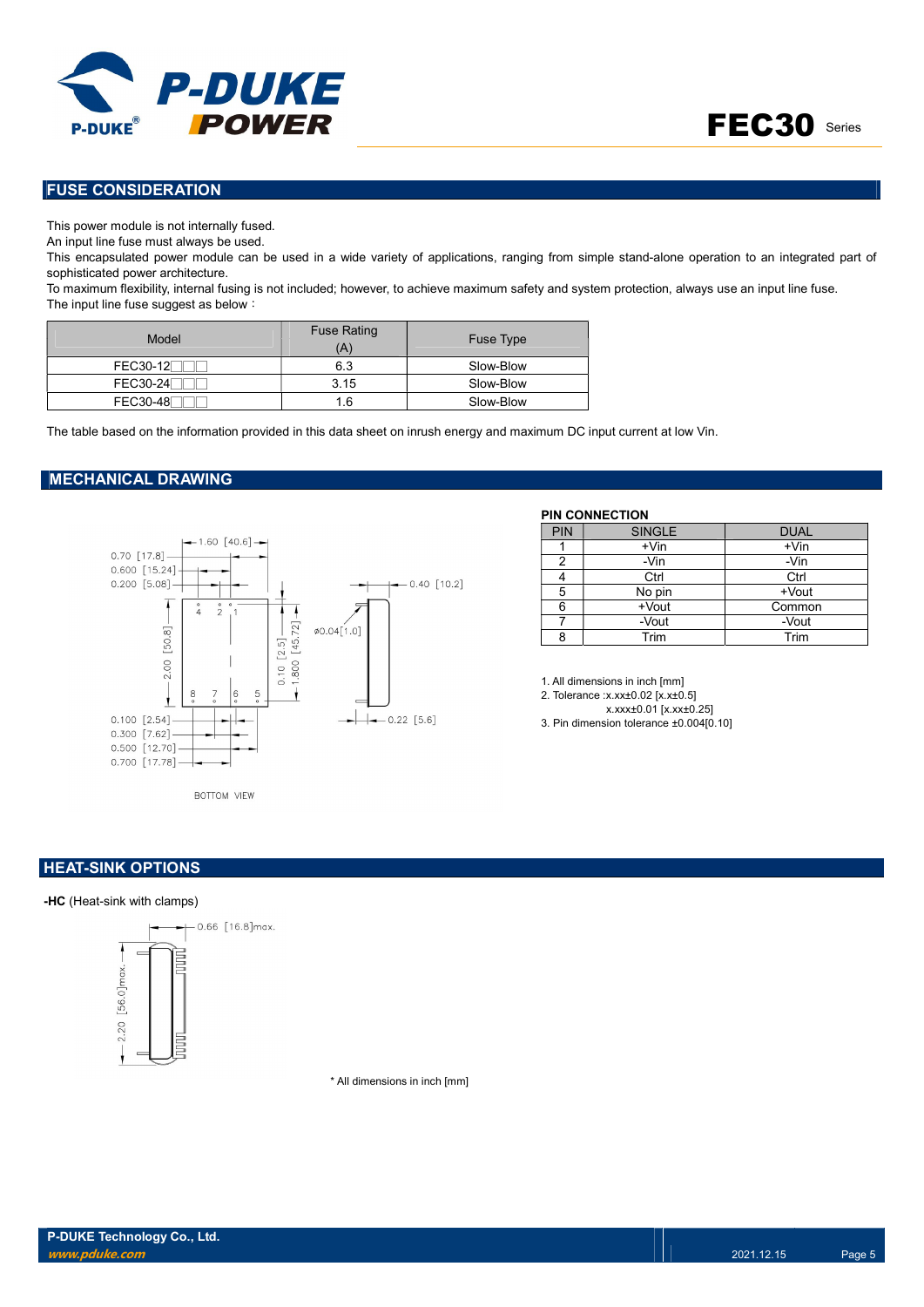

FEC30 Series

## RECOMMENDED PAD LAYOUT



All dimensions in inch[mm] Pad size(lead free recommended) Through hole 1.2.4.5.6.7.8:Φ0.051[1.30] Top view pad 1.2.4.5.6.7.8:Φ0.064[1.63] Bottom view pad 1.2.4.5.6.7.8:Φ0.102[2.60]

## THERMAL CONSIDERATIONS

The power module operates in a variety of thermal environments.

However, sufficient cooling should be provided to help ensure reliable operation of the unit.

Heat is removed by conduction, convection, and radiation to the surrounding Environment.

Proper cooling can be verified by measuring the point as the figure below.

The temperature at this location should not exceed "Maximum case temperature".

When Operating, adequate cooling must be provided to maintain the test point temperature at or below "Maximum case temperature". You can limit this Temperature to a lower value for extremely high reliability.

■ Thermal test condition with vertical direction by natural convection (20LFM).



TOP VIEW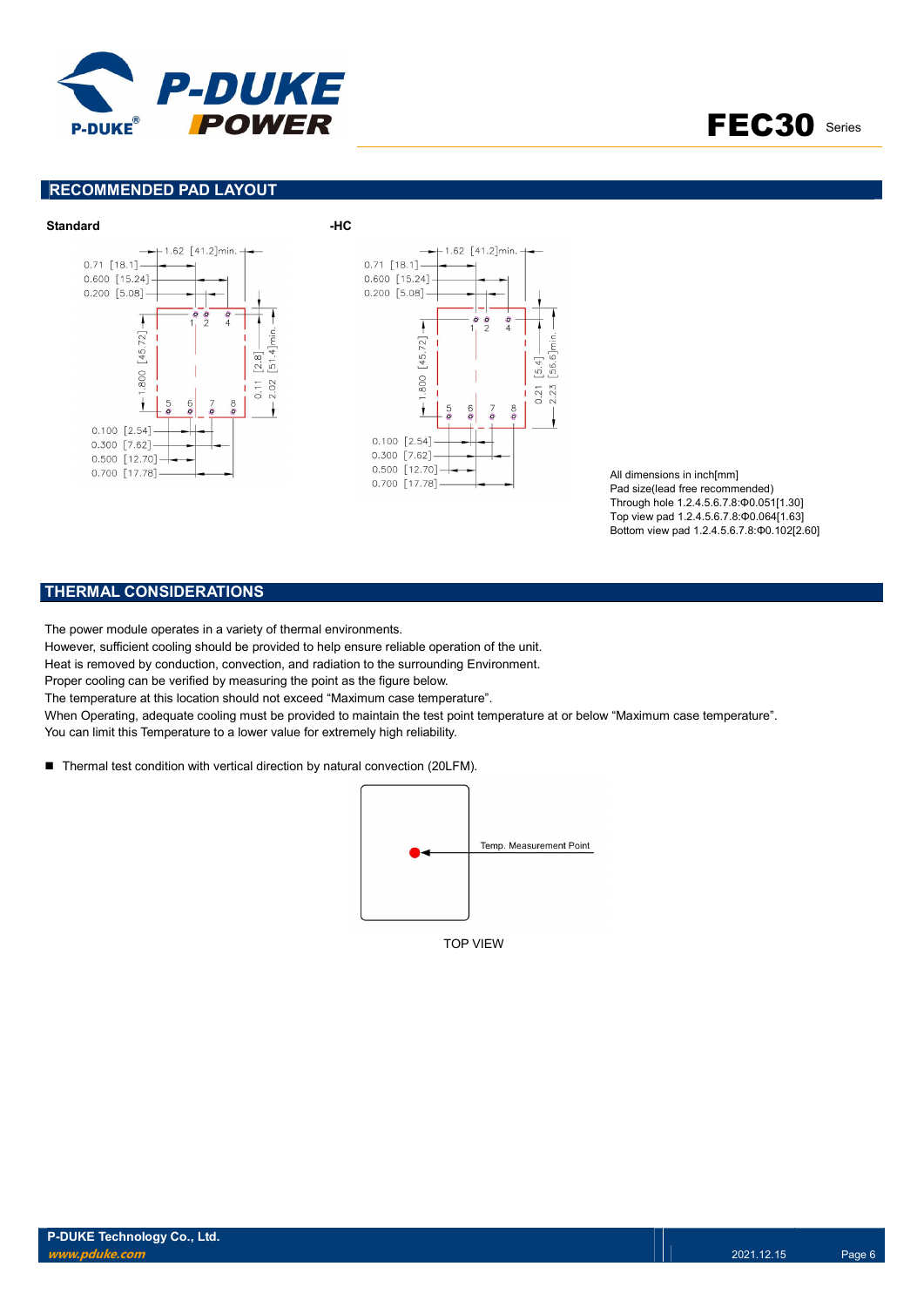



## OUTPUT VOLTAGE ADJUSTMENT

Output voltage is adjustable for 10% trim up or -10% trim down of nominal output voltage by connecting an external resistor between the Trim pin and +Vout or -Vout pins.

With an external resistor between the Trim and +Vout pin, the output voltage set point decreases. With an external resistor between the Trim and -Vout pin, the output voltage set point increases. The external trim resistor needs to be at least 1/8W of rated power.

#### EXTERNAL OUTPUT TRIMMING

Output can be externally trimmed by using the method shown below.

Trim-up

| Single Output                   | <b>DDS1P5</b>              |             |              |                |              |                         |             |        |                  |        |        |        |
|---------------------------------|----------------------------|-------------|--------------|----------------|--------------|-------------------------|-------------|--------|------------------|--------|--------|--------|
|                                 | $\triangle$ V              | (% )        | $\mathbf{1}$ | $\overline{2}$ | 3            | $\overline{4}$          | 5           | 6      | $\overline{7}$   | 8      | 9      | 10     |
|                                 | Vout                       | (V)         | 1.515        | 1.53           | 1.545        | 1.56                    | 1.575       | 1.59   | 1.605            | 1.62   | 1.635  | 1.65   |
| 6<br>+Vout $\check{\mathrm{O}}$ | <b>RU</b>                  | $(k\Omega)$ | 4.578        | 2.605          | 1.227        | 0.808                   | 0.557       | 0.389  | 0.27             | 0.18   | 0.11   | 0.054  |
|                                 | <b>DDS1P8</b>              |             |              |                |              |                         |             |        |                  |        |        |        |
|                                 | $\bigtriangleup\mathsf{V}$ | (% )        | $\mathbf{1}$ | $\overline{2}$ | 3            | $\overline{4}$          | 5           | 6      | $\overline{7}$   | 8      | 9      | 10     |
| -Vout $\overline{O}$            | Vout                       | (V)         | 1.818        | 1.836          | 1.854        | 1.872                   | 1.89        | 1.908  | 1.926            | 1.944  | 1.962  | 1.98   |
|                                 | <b>RU</b>                  | $(k\Omega)$ | 11.639       | 5.205          | 3.06         | 1.988                   | 1.344       | 0.915  | 0.609            | 0.379  | 0.2    | 0.057  |
| ≷RU                             | <b>DDS2P5</b>              |             |              |                |              |                         |             |        |                  |        |        |        |
| Trim $\stackrel{8}{\circ}$      | $\triangle$ V              | (% )        | $\mathbf{1}$ | $\overline{c}$ | 3            | 4                       | 5           | 6      | $\overline{7}$   | 8      | 9      | 10     |
|                                 | Vout                       | (V)         | 2.525        | 2.55           | 2.575        | 2.6                     | 2.625       | 2.65   | 2.675            | 2.7    | 2.725  | 2.75   |
|                                 | <b>RU</b>                  | $(k\Omega)$ | 37.076       | 16.675         | 9.874        | 6.474                   | 4.434       | 3.074  | 2.102            | 1.374  | 0.807  | 0.354  |
|                                 | DDS3P3                     |             |              |                |              |                         |             |        |                  |        |        |        |
|                                 | $\triangle$ V              | (% )        | $\mathbf{1}$ | $\overline{2}$ | 3            | $\overline{4}$          | $\,$ 5 $\,$ | 6      | $\overline{7}$   | 8      | 9      | 10     |
| Dual Output                     | Vout                       | (V)         | 3.333        | 3.366          | 3.399        | 3.432                   | 3.465       | 3.498  | 3.531            | 3.564  | 3.597  | 3.630  |
|                                 | <b>RU</b>                  | $(k\Omega)$ | 57.930       | 26.165         | 15.577       | 10.283                  | 7.106       | 4.988  | 3.476            | 2.341  | 1.459  | 0.753  |
| 5                               | $\Box$ S05                 |             |              |                |              |                         |             |        |                  |        |        |        |
| $+$ Vout $\bigcirc$             | $\triangle$ V              | (%)         | $\mathbf{1}$ | $\overline{2}$ | 3            | $\overline{4}$          | $\,$ 5 $\,$ | 6      | $\boldsymbol{7}$ | $\bf8$ | 9      | 10     |
|                                 | Vout                       | (V)         | 5.050        | 5.100          | 5.150        | 5.200                   | 5.250       | 5.300  | 5.350            | 5.400  | 5.450  | 5.500  |
| 6                               | <b>RU</b>                  | $(k\Omega)$ | 36.570       | 16.580         | 9.917        | 6.585                   | 4.586       | 3.253  | 2.302            | 1.588  | 1.032  | 0.588  |
| Com O                           | $\Box$ S12                 |             |              |                |              |                         |             |        |                  |        |        |        |
|                                 | $\bigtriangleup\mathsf{V}$ | (% )        | $\mathbf{1}$ | $\overline{2}$ | 3            | $\overline{\mathbf{4}}$ | 5           | 6      | $\overline{7}$   | 8      | 9      | 10     |
| -Vout $\overline{O}$            | Vout                       | (V)         | 12.120       | 12.240         | 12.360       | 12.480                  | 12.600      | 12.720 | 12.840           | 12.960 | 13.080 | 13.200 |
|                                 | <b>RU</b>                  | $(k\Omega)$ | 367.910      | 165.950        | 98.636       | 64.977                  | 44.782      | 31.318 | 21.701           | 14.488 | 8.879  | 4.391  |
| ₹RU                             | $\cup$ S <sub>15</sub>     |             |              |                |              |                         |             |        |                  |        |        |        |
| Trim $\stackrel{8}{\circ}$      | $\triangle$ V              | (% )        | $\mathbf{1}$ | $\overline{c}$ | 3            | $\overline{4}$          | $\,$ 5 $\,$ | 6      | $\boldsymbol{7}$ | 8      | 9      | 10     |
|                                 | Vout                       | (V)         | 15.150       | 15.300         | 15.450       | 15.600                  | 15.750      | 15.900 | 16.050           | 16.200 | 16.350 | 16.500 |
|                                 | <b>RU</b>                  | $(k\Omega)$ | 404.180      | 180.590        | 106.060      | 68.796                  | 46.437      | 31.531 | 20.883           | 12.898 | 6.687  | 1.718  |
|                                 | $\Box$ D12                 |             |              |                |              |                         |             |        |                  |        |        |        |
|                                 | $\triangle$ V              | (% )        | $\mathbf{1}$ | $\overline{2}$ | $\mathsf 3$  | $\overline{4}$          | 5           | 6      | $\overline{7}$   | 8      | 9      | 10     |
|                                 | Vout                       | (V)         | ±12.12       | ±12.24         | ±12.36       | ±12.48                  | ±12.6       | ±12.72 | ±12.84           | ±12.96 | ±13.08 | ±13.2  |
|                                 | <b>RU</b>                  | $(k\Omega)$ | 218.21       | 98.105         | 58.07        | 38.052                  | 26.042      | 18.035 | 12.316           | 8.026  | 4.69   | 2.021  |
|                                 | $\Box$ D15                 |             |              |                |              |                         |             |        |                  |        |        |        |
|                                 |                            |             |              |                |              |                         |             |        |                  |        |        |        |
|                                 | $\triangle$ V              | (%)         | $\mathbf{1}$ | $\overline{2}$ | $\mathbf{3}$ | $\overline{4}$          | $\,$ 5 $\,$ | 6      | $\overline{7}$   | $\bf8$ | 9      | 10     |
|                                 | Vout                       | (V)         | ±15.15       | ±15.3          | ±15.45       | ±15.6                   | ±15.75      | ±15.9  | ±16.05           | ±16.2  | ±16.35 | ±16.5  |